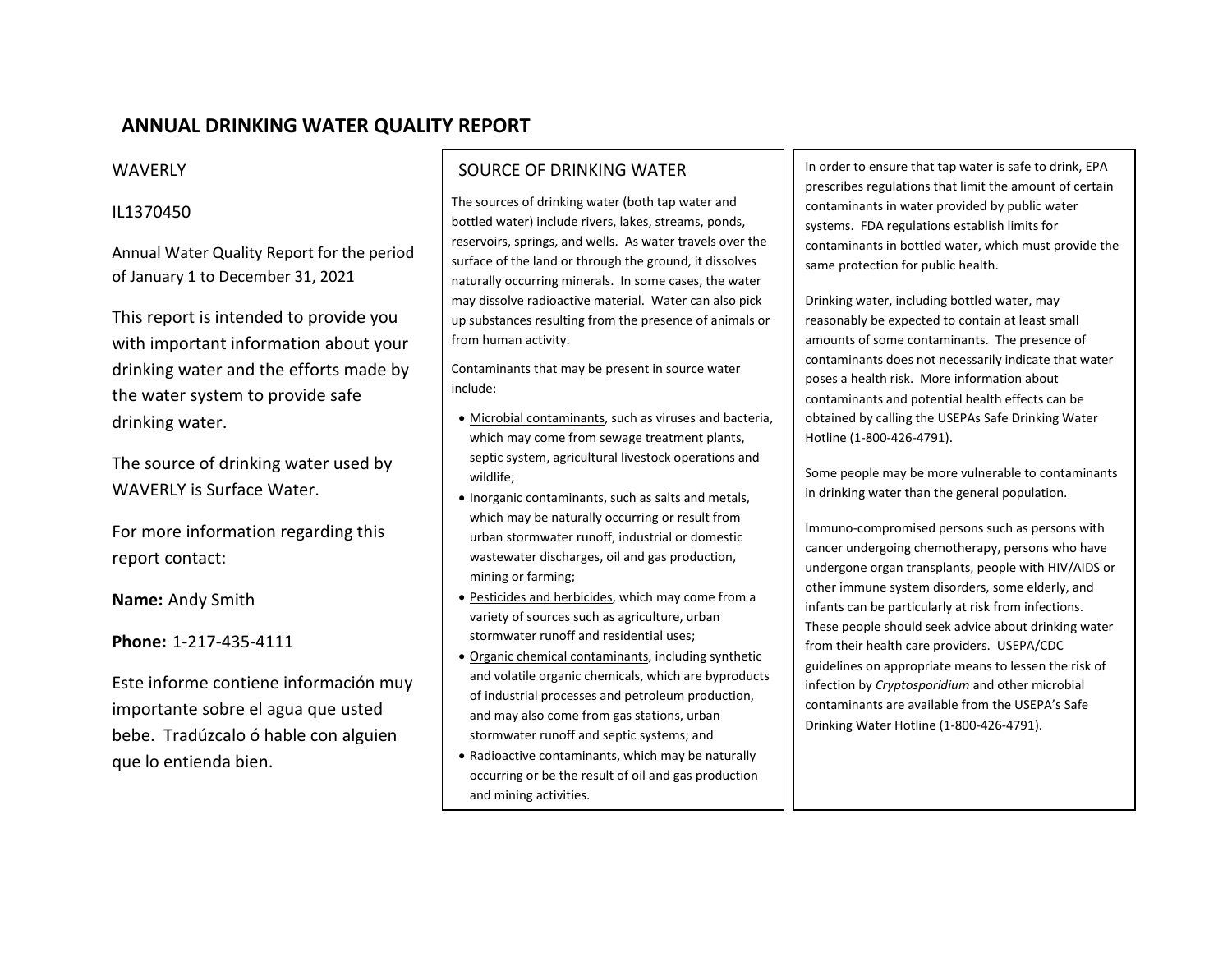If present, elevated levels of lead can cause serious health problems, especially for pregnant women and young children. Lead in drinking water is primarily from materials and components associated with service lines and home plumbing. We cannot control the variety of materials used in plumbing components. When your water has been sitting for several hours, you can minimize the potential for lead exposure by flushing your tap for 30 seconds to 2 minutes before using water for drinking or cooking. If you are concerned about lead in your water, you may wish to have your water tested. Information on lead in drinking water, testing methods, and steps you can take to minimize exposure is available from the safe drinking water Hotline or at http://www.epa.gov/safewater/lead.

#### **Source Water Information**

| <b>Source Water Name</b> | <b>Type of Water</b> | <b>Report Status</b> | Location                   |
|--------------------------|----------------------|----------------------|----------------------------|
| Waverly Lake             | Surface Water        | Active               | Morgan County              |
|                          |                      |                      | 0.5 miles N WTP, 30' N Dam |

#### **Source Water Assessment**

We want our valued customers to be informed about their water quality. If you would like to learn more, please feel welcome to attend any of our regularly scheduled meetings. The source water assessment for our supply has been completed by the Illinois EPA. If you would like a copy of this information, please stop by City Hall, or call our water operator at 1-217-435-4111. To view a summary version of the completed Source Water Assessments, including: Importance of Source Waters, Susceptibility to Contamination Determination, and documentation/recommendation of Source Water Protection Efforts; you may access the Illinois EPA website at http://www.epa.state.il.us/cgi-bin/wp/swap-fact-sheets.pl.

EPA considers all surface water sources of community water supply to be susceptible to potential pollution problems; hence, the reason for mandatory treatment for all surface water supplies in Illinois. Mandatory treatment includes coagulation, sedimentation, filtration, and disinfection. Primary sources of pollution in Illinois lakes can include agricultural runoff, land disposal (septic systems) and shoreline erosion.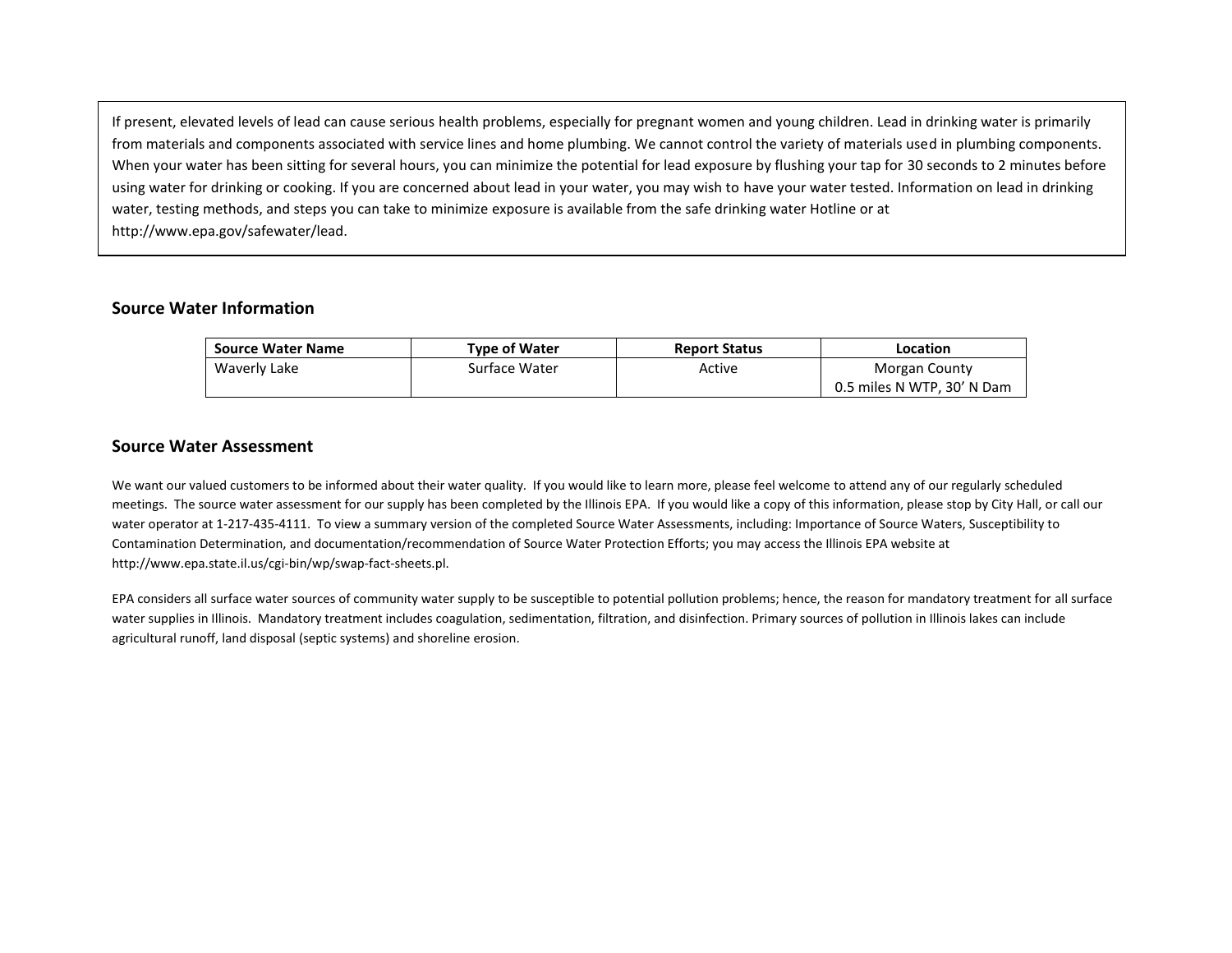# **2021 Regulated Contaminants Detected**

## **Lead and Copper**

Definitions:<br>Action Level Goal (ALG):

The level of a contaminant in drinking water below which there is no known or expected risk to health. ALGs allow for a margin of safety.

Action Level (AL): The concentration of a contaminant which, if exceeded, triggers treatment or other requirements which a water system must follow.

|                        |                     |             | <b>Action</b><br>Level | 90 <sup>th</sup> | # Sites Over |              |                  | <b>Likely Source of Contamination</b>      |
|------------------------|---------------------|-------------|------------------------|------------------|--------------|--------------|------------------|--------------------------------------------|
| <b>Lead and Copper</b> | <b>Date Sampled</b> | <b>MCLG</b> | (AL)                   | Percentile       | <b>AL</b>    | <b>Units</b> | <b>Violation</b> |                                            |
| Copper                 | 8/21/2019           | 1.3         | 1.3                    | 0.017            |              | ppm          | No               | Erosion of natural deposits; leaching from |
|                        |                     |             |                        |                  |              |              |                  | wood preservatives; corrosion of household |
|                        |                     |             |                        |                  |              |              |                  | plumbing systems.                          |

## **Water Quality Test Results**

| Definitions:                                |                                                                                                                                                                                                                                                             |
|---------------------------------------------|-------------------------------------------------------------------------------------------------------------------------------------------------------------------------------------------------------------------------------------------------------------|
| Maximum Contaminant Level Goal (MCLG):      | The level of a contaminant in drinking water below which there is no known or expected risk to health.<br>MCLGs allow for a margin of safety.                                                                                                               |
| Maximum Contaminant Level (MCL):            | The highest level of a contaminant that is allowed in drinking water. MCLs are set as close to the MCLGs<br>as feasible using the best available treatment technology.                                                                                      |
|                                             | Maximum Residual Disinfectant Level Goal (MRDLG): The level of a drinking water disinfectant below which there is no known or expected risk to health.<br>MRDLGs do not reflect the benefits of the use of disinfectants to control microbial contaminants. |
| Maximum Residual Disinfectant Level (MRDL): | The highest level of a drinking water disinfectant allowed in drinking water. There is convincing evidence<br>that addition of a disinfectant is necessary for control of microbial contaminants.                                                           |
|                                             | Maximum Residual Disinfectant Level Goal (MRDGL): The level of a drinking water disinfectant below which there is no known or expected risk to health.<br>MRDLGs do not reflect the benefits of the use of disinfectants to control microbial contaminates. |
| na:                                         | Not applicable.                                                                                                                                                                                                                                             |
| mrem:                                       | Millirems per year (a measure of radiation absorbed by the body).                                                                                                                                                                                           |
| ppb:                                        | Micrograms per liter or parts per billion – or one ounce in $7,350,000$ gallons of water.                                                                                                                                                                   |
| ppm:                                        | Milligrams per liter or parts per million $-$ or one ounce in 7,350 gallons of water.                                                                                                                                                                       |
| Treatment Technique or TT:                  | A required process intended to reduce the level of a contaminant in drinking water.                                                                                                                                                                         |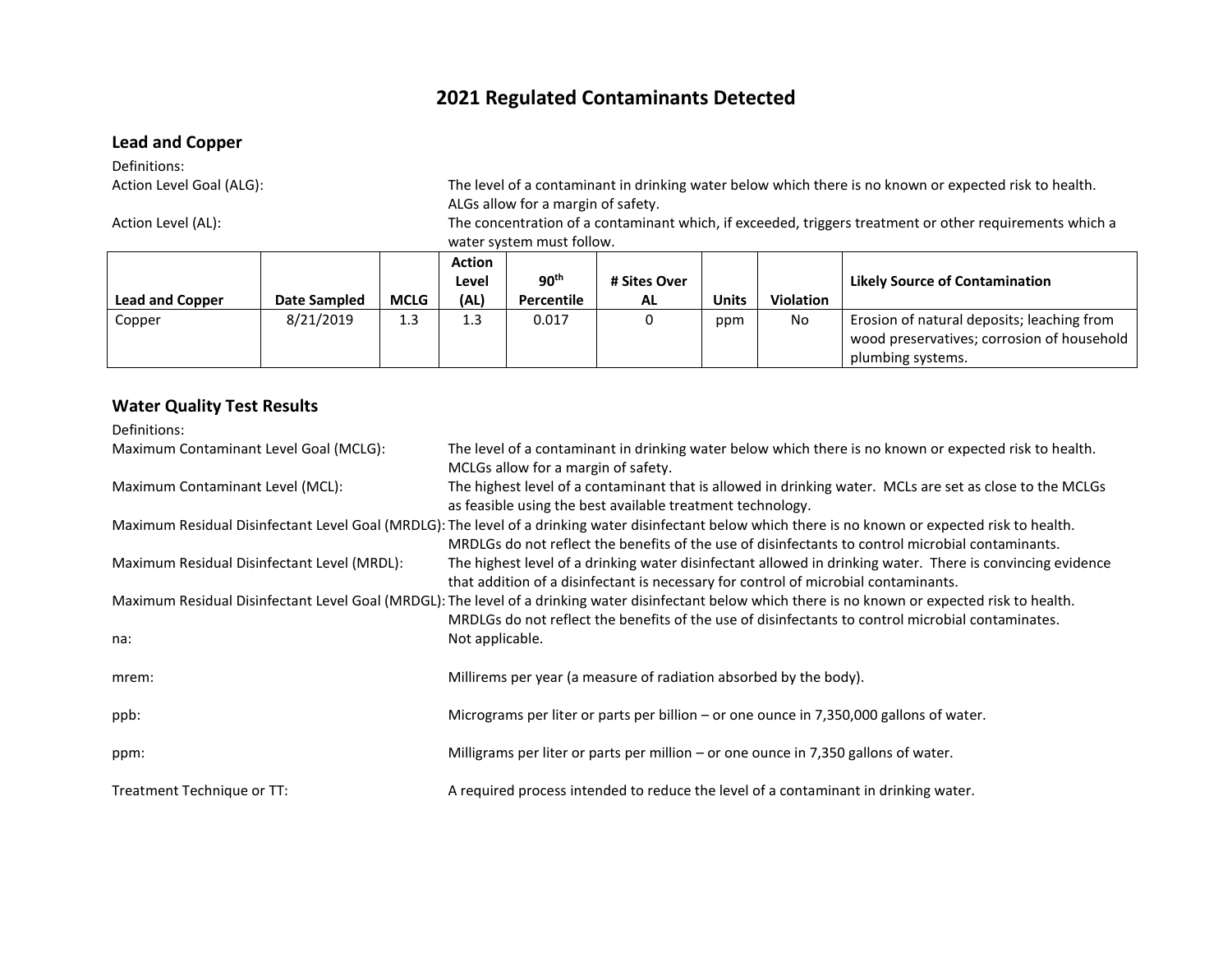### **Regulated Contaminants**

|                                           |                   | <b>Highest</b>  | <b>Range of Levels</b> |                |                |              |           |                                                                   |
|-------------------------------------------|-------------------|-----------------|------------------------|----------------|----------------|--------------|-----------|-------------------------------------------------------------------|
| <b>Disinfectants and</b>                  | <b>Collection</b> | Level           | <b>Detected</b>        |                |                |              |           |                                                                   |
| <b>Disinfection Byproducts</b>            | Date              | <b>Detected</b> |                        | <b>MCLG</b>    | <b>MCL</b>     | <b>Units</b> | Violation | <b>Likely Source of Contamination</b>                             |
| Chloramines                               | 12/31/2021        | 2.8             | $1.4 - 3$              | $MRDLG = 4$    | $MRDL = 4$     | ppm          | No        | Water additive used to control                                    |
|                                           |                   |                 |                        |                |                |              |           | microbes.                                                         |
| Haloacetic Acids (HAA5)*                  | 2021              | 29              | $9.73 - 26.7$          | n/a            | 60             | ppb          | No        | By-product of drinking water                                      |
|                                           |                   |                 |                        |                |                |              |           | chlorination.                                                     |
| Total Trihalomethanes (TTHM) <sup>1</sup> | 2021              | 58              | $46.7 - 77$            | n/a            | 80             | ppb          | No        | By-product of drinking water                                      |
|                                           |                   |                 |                        |                |                |              |           | chlorination.                                                     |
|                                           |                   | <b>Highest</b>  | <b>Range of Levels</b> |                |                |              |           |                                                                   |
|                                           | <b>Collection</b> | Level           | <b>Detected</b>        |                |                |              |           |                                                                   |
| <b>Inorganic Contaminants</b>             | Date              | <b>Detected</b> |                        | <b>MCLG</b>    | <b>MCL</b>     | <b>Units</b> | Violation | <b>Likely Source of Contamination</b>                             |
| Arsenic                                   | 2021              | $\mathbf{1}$    | $1.3 - 1.3$            | $\Omega$       | 10             | ppb          | No        | Erosion of natural deposits; Runoff                               |
|                                           |                   |                 |                        |                |                |              |           | from orchards; Runoff from glass                                  |
|                                           |                   |                 |                        |                |                |              |           | and electronics production wastes.                                |
| Barium                                    | 2021              | 0.0098          | $0.0098 - 0.0098$      | $\overline{2}$ | $2^{\circ}$    | ppm          | No        | Discharge of drilling wastes;<br>discharge from metal refineries; |
|                                           |                   |                 |                        |                |                |              |           | erosion of natural deposits.                                      |
| Fluoride                                  | 2021              | 0.7             | $0.704 - 0.704$        | 4              | 4.0            | ppm          | No        | Erosion of natural deposits; water                                |
|                                           |                   |                 |                        |                |                |              |           | additive which promotes strong                                    |
|                                           |                   |                 |                        |                |                |              |           | teeth; discharge from fertilizer and                              |
|                                           |                   |                 |                        |                |                |              |           | aluminum factories.                                               |
| Manganese <sup>2</sup>                    | 2021              | 3               | $2.9 - 2.9$            | 150            | 150            | ppb          | <b>No</b> | Erosion from naturally occurring                                  |
|                                           |                   |                 |                        |                |                |              |           | deposits.                                                         |
| Nitrate (Measured as Nitrogen)            | 2021              | $\overline{3}$  | $2.9 - 2.9$            | 10             | 10             | ppm          | No        | Runoff from fertilizer use;                                       |
|                                           |                   |                 |                        |                |                |              |           | Leaching from septic tanks,                                       |
|                                           |                   |                 |                        |                |                |              |           | sewage; Erosion of natural                                        |
|                                           |                   |                 |                        |                |                |              |           | deposits.                                                         |
| Sodium <sup>3</sup>                       | 2021              | 6               | $5.9 - 5.9$            |                |                | ppm          | No        | Erosion from naturally occurring                                  |
|                                           |                   |                 |                        |                |                |              |           | deposits; used in water softener                                  |
|                                           |                   |                 |                        |                |                |              |           | regeneration.                                                     |
| Synthetic organic contaminants            | Collection        | Highest         | Range of Levels        | <b>MCLG</b>    | <b>MCL</b>     | Units        | Violation | Likely Source of Contamination                                    |
| including pesticides and                  | Date              | Level           | Detected               |                |                |              |           |                                                                   |
| herbicides                                |                   | Detected        |                        |                |                |              |           |                                                                   |
| Atrazine                                  | 2021              | $\mathbf{1}$    | $0 - 2.5$              | 3              | $\overline{3}$ | ppb          | ${\sf N}$ | Runoff from herbicide used on                                     |
|                                           |                   |                 |                        |                |                |              |           | row crops.                                                        |
| Simazine                                  | 2021              | 0.6             | $0 - 0.6$              | 4              | 4              | ppb          | N         | Herbicide runoff.                                                 |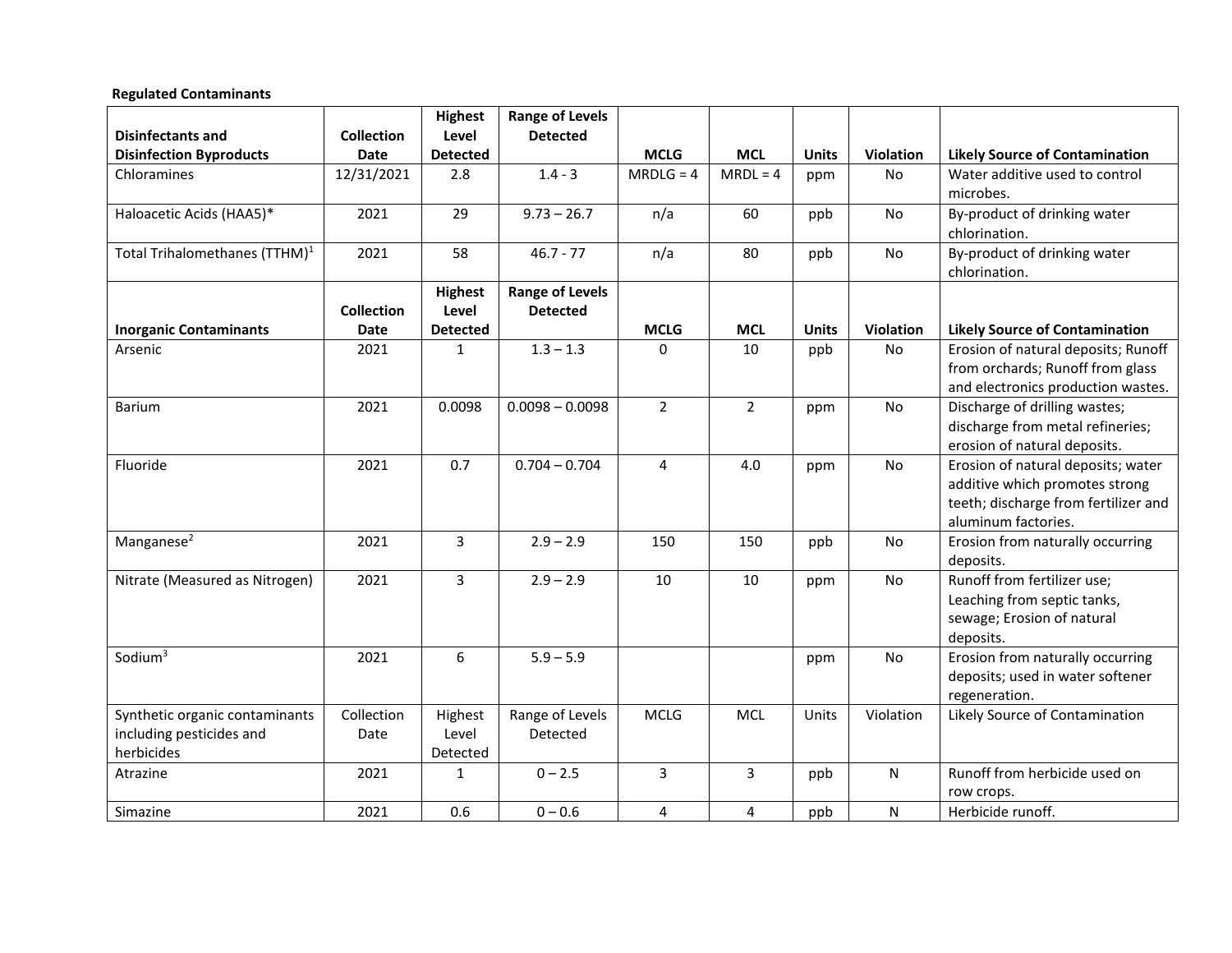**Turbidity**

|                            | Limit (Treatment Technique) | <b>Level Detected</b> | <b>Violation</b> | Likely Source of |
|----------------------------|-----------------------------|-----------------------|------------------|------------------|
|                            |                             |                       |                  | Contamination    |
| Highest Single Measurement | I NTU                       | $0.19$ NTU            | N                | Soil Runoff.     |
| Lowest Monthly % Meeting   | 0.3 NTU                     | 100%                  | Ν                | Soil Runoff.     |
| Limit                      |                             |                       |                  |                  |

Information Statement: Turbidity is a measurement of the cloudiness of the water caused by suspended particles. We monitor it because it is a good indicator of water quality and the effectiveness of our filtration system and disinfectants.

#### **Total Organic Carbon**

The percentage of Total Organic Carbon (TOC) removal was measured each month and the system met all TOC removal requirements set, unless a TOC violation is noted in the Violation section.

<sup>1</sup> Not all sample results may have been used for calculating the Highest Level Detected because some results may be part of an evaluation to determine where compliance sampling should occur in the future.

<sup>2</sup> This contaminant is not currently regulated by the USEPA. However, the state has set an MCL for this contaminant for supplies serving a population of 1,000 or more. <sup>3</sup> There is no state or federal MCL for sodium. Monitoring is required to provide information to consumers and health officials that are concerned about sodium intake due to dietary precautions.

Abbreviations:

n/a: not applicable

ppb: parts per billion or micrograms per liter (µg/L)

ppm: parts per million or milligrams per liter (mg/L) pci/L: picocuries per liter (a measure of radioactivity)

Note: Some contaminants are sampled less frequently than once a year; as a result, not all contaminants were sampled during the CCR calendar year. If any of these contaminants were detected the last time they were sampled for, they are included in the table along with the date that the detection occurred. Note: This report includes raw, finished and distribution water sample results.

| <b>Violations Table</b>                                                                                                                 |                         |                       |                                                                                                       |                                         |  |  |
|-----------------------------------------------------------------------------------------------------------------------------------------|-------------------------|-----------------------|-------------------------------------------------------------------------------------------------------|-----------------------------------------|--|--|
| <b>Chloramines</b>                                                                                                                      |                         |                       |                                                                                                       |                                         |  |  |
| Some people who use water containing chloramines well in excess of the MRDL could experience irritating effects to their eyes and nose. |                         |                       |                                                                                                       |                                         |  |  |
|                                                                                                                                         |                         |                       | Some people who drink water well in excess of the MRDL could experience stomach discomfort or anemia. |                                         |  |  |
| <b>Violation Type</b>                                                                                                                   | <b>Violation Begins</b> | <b>Violation Ends</b> | <b>Violation Explanation</b>                                                                          | <b>Corrective Action Taken</b>          |  |  |
| MONITORING,                                                                                                                             | 04/01/2021              | 06/30/2021            | We failed to test our drinking water for the                                                          | We have collected the required samples  |  |  |
| ROUTINE (DBP),                                                                                                                          |                         |                       | contaminant and period indicated. Because of                                                          | described in this table and the results |  |  |
| <b>MAJOR</b>                                                                                                                            |                         |                       | this failure, we cannot be sure of the quality of                                                     | showed that we are meeting drinking     |  |  |
|                                                                                                                                         |                         |                       | our drinking water during                                                                             | water standards.                        |  |  |
|                                                                                                                                         |                         |                       | the period indicated.                                                                                 |                                         |  |  |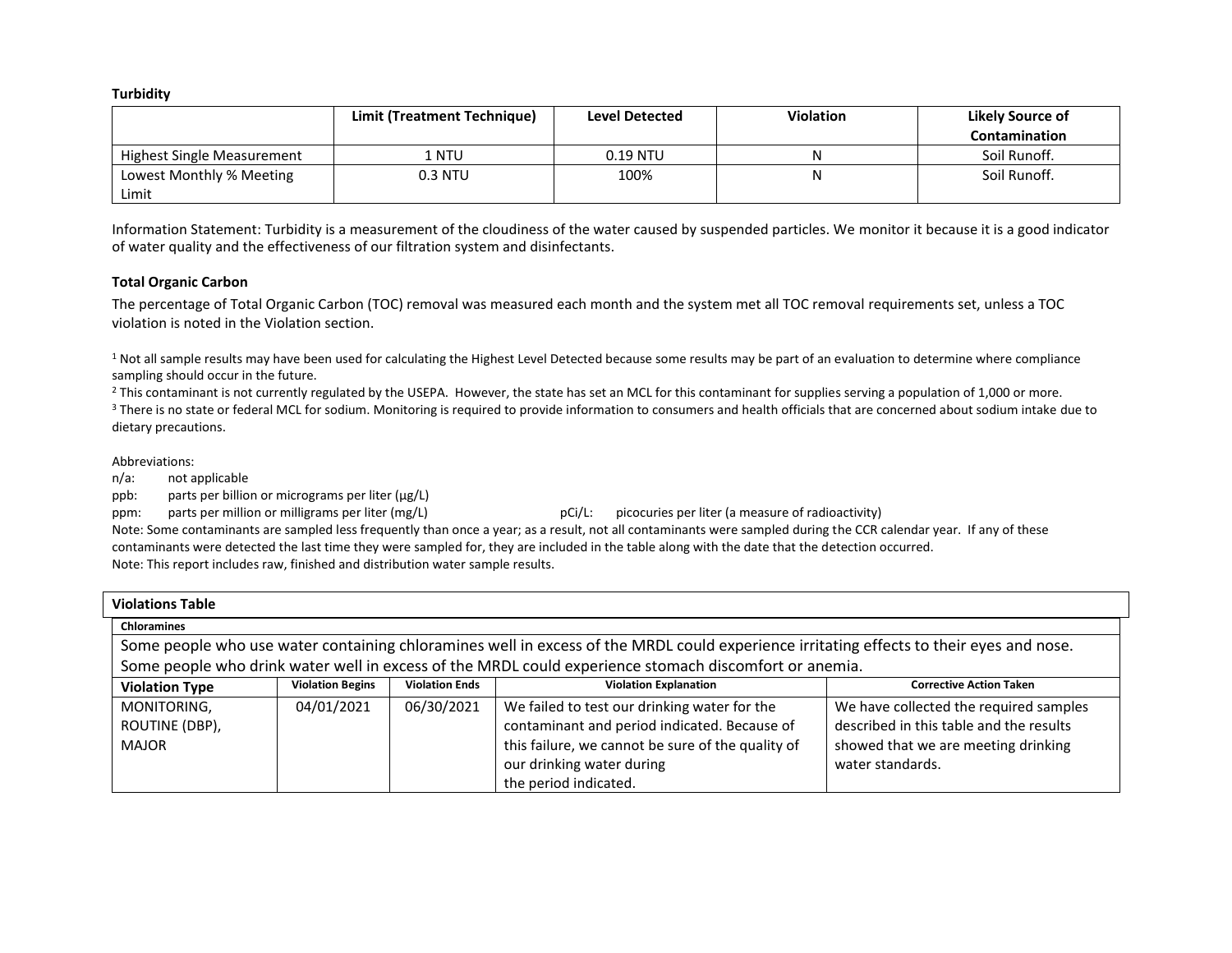**Revised Total Coliform Rule (RTCR)**

The Revised Total Coliform Rule (RTCR) seeks to prevent waterborne diseases caused by E.coli. E. coli are bacteria whose presence indicates that the water may be contaminated with human or animal wastes. Human pathogens in these wastes can cause short-term effects, such as diarrhea, cramps, nausea, headaches.

| <b>Violation Type</b> | <b>Violation Begin</b> | <b>Violation End</b> | <b>Violation Explanation</b>                      | <b>Corrective Action Taken</b>          |
|-----------------------|------------------------|----------------------|---------------------------------------------------|-----------------------------------------|
| MONITORING, ROUTINE,  | 04/01/2021             | 04/30/2021           | We failed to test our drinking water for the      | We have collected the required samples  |
| MINOR (RTCR)          |                        |                      | contaminant and period indicated. Because of      | described in this table and the results |
|                       |                        |                      | this failure, we cannot be sure of the quality of | showed that we are meeting drinking     |
|                       |                        |                      | our drinking water during the period indicated.   | water standards.                        |